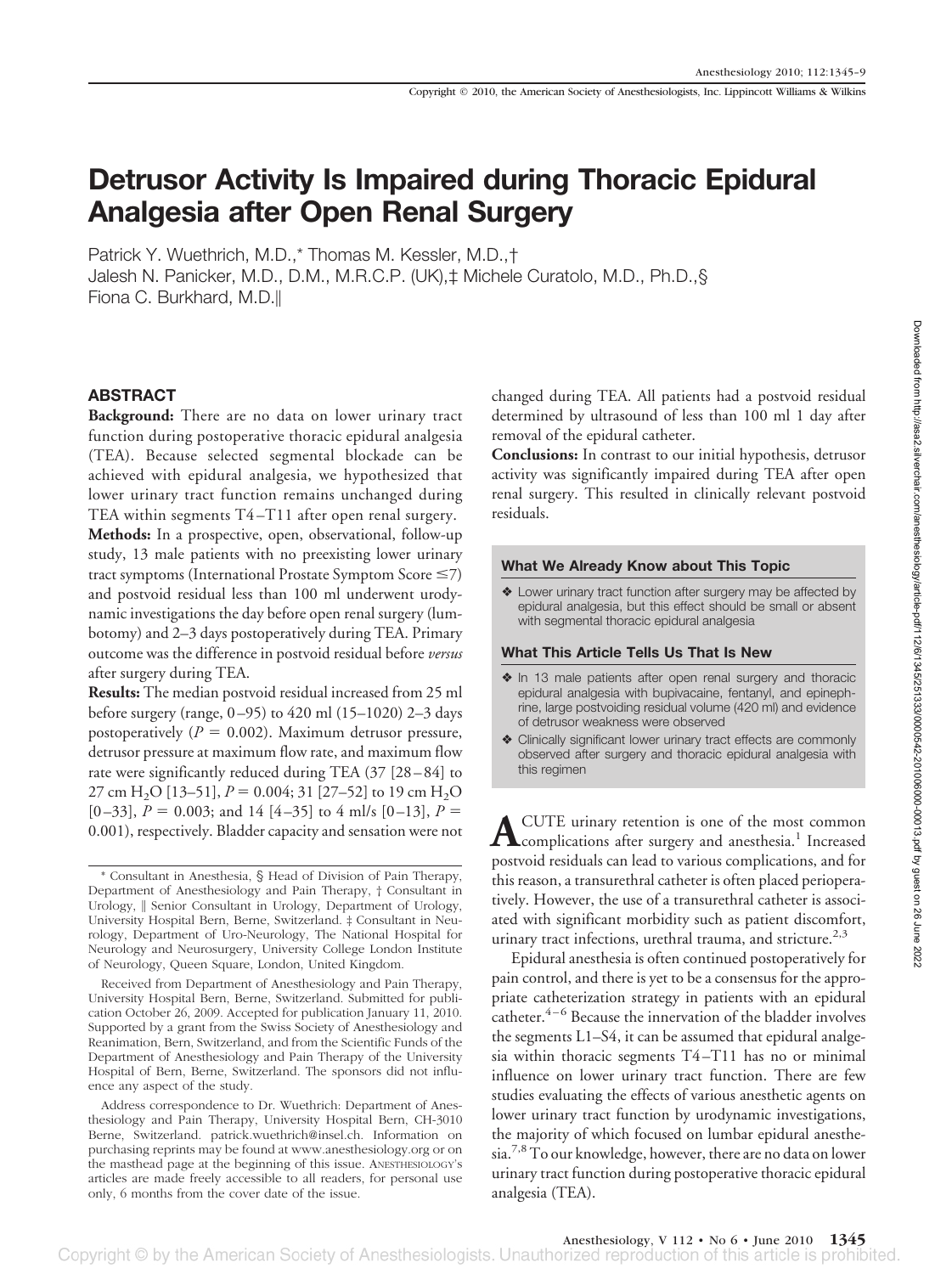We hypothesized that lower urinary tract function remains unchanged during epidural analgesia within segments T4 –T11 after open renal surgery. Confirmation of our hypothesis would suggest that during TEA, an indwelling transurethral catheter, which is commonly left in place postoperatively, may be unnecessary in patients without preoperative lower urinary tract symptoms.

### **Materials and Methods**

After obtaining approval from the local ethics committee of the University Hospital Bern (Bern, Switzerland) and informed patient consent, we prospectively evaluated 16 male patients with an American Society of Anesthesiologists physical status II–III who underwent a lumbotomy for open renal surgery. All patients completed the validated International Prostate Symptom Score questionnaire, which is used to assess lower urinary tract symptoms.<sup>9</sup> Only patients with no preexisting lower urinary tract symptoms (International Prostate Symptom Score  $\leq$ 7) and a postvoid residual less than 100 ml (assessed by ultrasound) were included. Three patients with a preoperative postvoid residual more than 100 ml were excluded. Thus, a total of 13 men were enrolled.

All patients received a TEA placed at the insertion site interspace T7–T8 or T8 –T9. The insertion site was determined using the classic landmark method, whereby the spinal process of T7 is identified at the line intersecting the inferior tip of the scapulae in the sitting position. An 18 gauge epidural needle was inserted by a paramedian approach, and the epidural space was identified with the lossof-resistance technique. After a test dose of 3 ml lidocaine, 20 mg/ml with 0.005 mg/ml epinephrine to rule out subarachnoidal or intravascular placement, 2.5 mg/ml bupivacaine was administrated intraoperatively *via* an infusion pump (ASENA, Alaris Medical System, Basingstore, United Kingdom) at a rate of 6 –10 ml/h. No opioids were administrated epidurally during surgery. After administration of the test dose, general anesthesia was induced with propofol, fentanyl, and atracurium, and anesthesia was maintained with isoflurane. A transurethral catheter was inserted before surgery. At the end of surgery, continuous epidural analgesia was maintained with a mixture of 1 mg/ml bupivacaine, 2  $\mu$ g/ml epinephrine, and 2  $\mu$ g/ml fentanyl using a CADD Legacy ambulatory infusion pump (model 6300; Deltec Inc., St. Paul, MN). The initial infusion rate was 8 ml/h, with additional bolus volumes of 5 ml (lockout time: 1 h).<sup>10-13</sup> The infusion rate was then adapted if necessary based on assessments made every 4 h to maintain a pain intensity lower than 3 at rest and lower than 5 during mobilization on the numeric rating scale, where  $0 =$  no pain and  $10 =$  worst pain imaginable. The maximum infusion rate was 15 ml/h. Paracetamol (1,000 mg) was administrated for every 6 h as a supplement for postoperative analgesia. Potential risk factors for postoperative urinary retention (opioid requirement for analgesia, postoperative nausea and vomiting, and sedation) were documented. All methods, definitions, and units are in accordance with the standards recommended by the International Continence Society.<sup>14</sup>

Patients underwent two urodynamic investigations, one on the day before surgery and the second 2–3 days postoperatively, depending on patient mobility, with epidural analgesia within segments T4 –T11. All were performed according to good urodynamic practice.<sup>15</sup> The area of sensory blockade was determined by loss of cold sensation using a cold pack (Nexcare reusable cold pack; 3M, St. Paul, MN). After placement of a 6-French transurethral dual channel catheter and a 14-French rectal balloon catheter (Gaeltec, Dunvegan, Scotland), the bladder was filled at a rate of 25–50 ml/min with Ringer's lactate solution at room temperature. Parameters of both the storage (bladder volume at first desire to void, bladder volume at strong desire to void, maximum cystometric capacity, bladder compliance, and detrusor overactivity) and the voiding (maximum detrusor pressure, detrusor pressure at maximum flow rate, maximum flow rate, voided volume, postvoid residual, and pelvic electromyographic activity) phase were recorded. Values obtained from the two consecutive urodynamic investigations performed in each patient were averaged for the data analysis. A TRITON multichannel urodynamic system (Laborie Medical Technologies Corp., Toronto, Canada) was used for all measurements.

Primary outcome was the difference in postvoid residual urine before and during TEA. On the basis of our hypothesis, a sample of 13 patients was needed to exclude differences in postvoid residual of 100 ml at a two-sided significance level of 5% with a statistical power of 90% and an SD of  $\pm$ 100 ml (NCSS PASS program, NCSS, Kaysville, UT). Statistical analyses were performed with the Wilcoxon signed-rank test, and a  $P$  value of  $\leq 0.05$  was considered significant. SPSS version 15.0 (SPSS Inc., Chicago, IL) was used for statistical analyses.

# **Results**

All data of the 13 patients were complete. The median age of the 13 male patients at the time of surgery was 67 yr (range, 51–79 yr), and the median International Prostate Symptom Score was 3 (0-7). Seven patients had an American Society of Anesthesiologists physical status class II, and six patients had an American Society of Anesthesiologists physical status class III. Six patients underwent an open partial nephrectomy, four patients an open nephrectomy, and three an open nephroureterectomy because of malignant tumors, all through a lumbotomy.

The area of the sensory blockade elicited by TEA extended from the thoracic dermatome T4 (T4-T6) to T11 (T10 –T12). No motor neural blockade was present. The median numeric rate scale at rest was  $0.0$   $(0-2)$  and at mobilization was 1.0 (0-4), with a median infusion rate of 8.0 ml/h (4 –12). No patient dropped out because of inadequate epidural analgesia. No patient received intravenous opioids or sedatives postoperatively, and postoperative nausea and vomiting were not documented.

Copyright © by the American Society of Anesthesiologists. Unauthorized reproduction of this article is prohibited.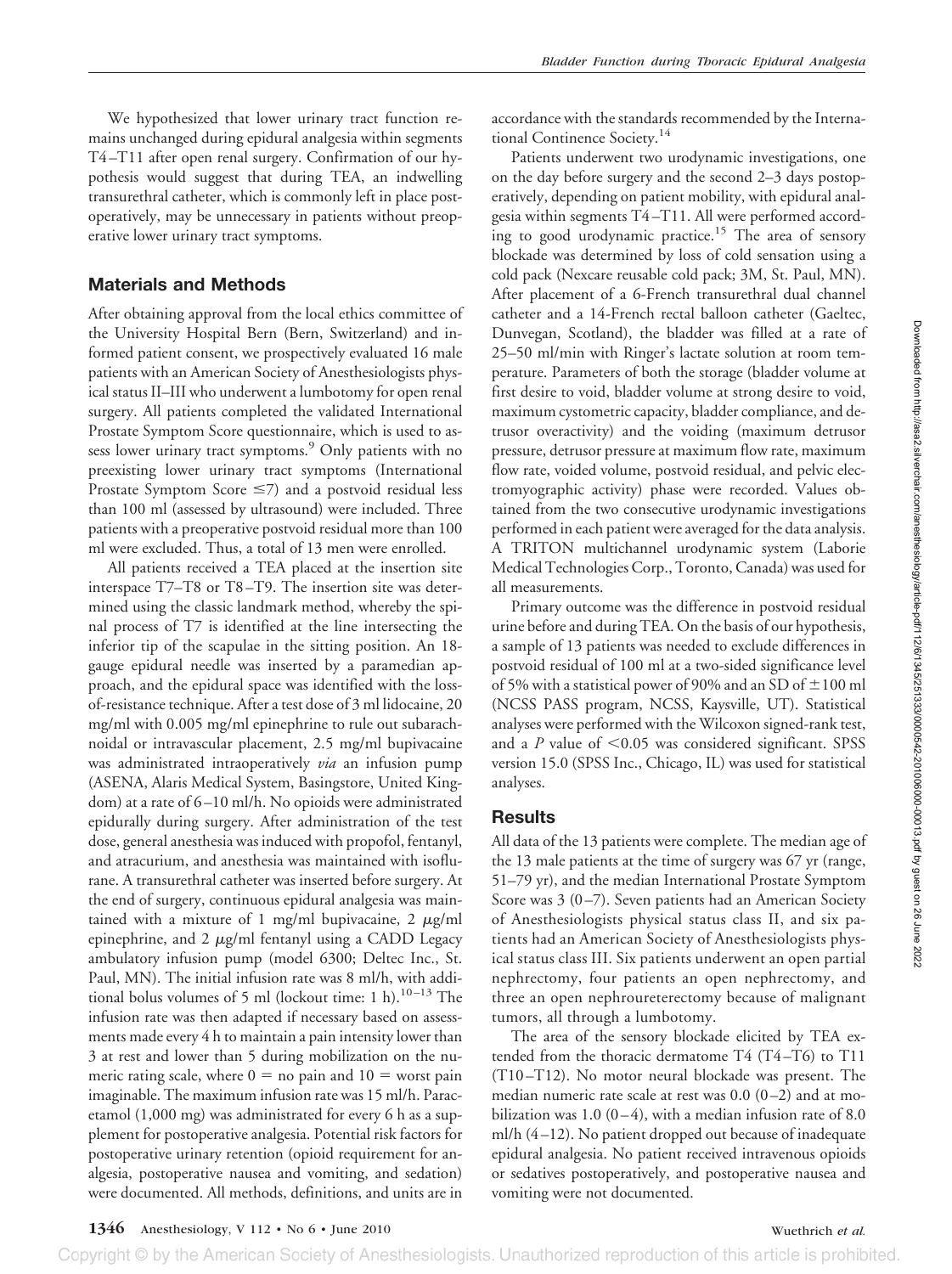|                                                             | Before<br>$(n = 13)$ | TEA           | During<br>$(n = 13)$ | TEA             | P Value  |
|-------------------------------------------------------------|----------------------|---------------|----------------------|-----------------|----------|
| Postvoid residual, ml                                       | 25                   | $(0 - 95)$    | 420                  | $(15 - 1, 020)$ | $0.002*$ |
| Voided volume, ml                                           | 510                  | $(344 - 623)$ | 85                   | $(0 - 236)$     | $0.001*$ |
| Maximum detrusor pressure, cm $H_2O$                        | 37                   | $(28 - 84)$   | 27                   | $(13 - 51)$     | $0.005*$ |
| Detrusor pressure at maximum flow rate, cm H <sub>2</sub> O | 31                   | $(27 - 52)$   | 19                   | $(0 - 33)$      | $0.002*$ |
| Maximum flow rate, ml/s                                     | 14                   | $(4 - 35)$    | 4                    | $(0 - 13)$      | $0.001*$ |

#### **Table 1.** Urodynamic Parameters of Voiding Phase before and during TEA

Data are presented as median (range).

 $*$  Wilcoxon signed-rank test with  $P < 0.05$  as significant.

 $TEA = thoracic$  epidural analgesia.

The median postvoid residual increased from 25 ml  $(0-95 \text{ ml})$  preoperatively to 420 ml  $(15-1,020 \text{ ml})$  during TEA postoperatively  $(P = 0.002)$  (table 1). Voided volume decreased during TEA significantly  $(P = 0.001)$ . Maximum detrusor pressure and detrusor pressure at maximal flow rate were significantly reduced during TEA (27 [13-51] cm  $H_2O$ *vs.* 37 [28-84] cm H<sub>2</sub>O,  $[P = 0.005]$  and 19 [0-33] cm H<sub>2</sub>O *vs.* 31 [27–52] cm H<sub>2</sub>O,  $P = 0.002$ ). Maximum flow rate decreased significantly from  $14$  ml/s  $(4-35$  ml/s) to  $4$ ml/s  $(0-13 \text{ ml/s})$   $(P = 0.001)$ . Bladder compliance was significantly lower during TEA  $(28 \text{ ml/cm H}_2\text{O} [16-127]$  *vs.* 71 ml/cm  $H_2O$  [40-180],  $P = 0.01$ ). Bladder volume at first desire to void, at strong desire to void, and at maximum cystometric capacity did not differ significantly (table 2).

Pelvic floor electromyographic activity was normal preoperatively and during TEA. There were no transient or permanent neurologic symptoms. All thoracic epidural catheters were removed on the fifth or sixth postoperative day. All patients had a postvoid residual lower than 100 ml 1 day after removal of the epidural catheter, as determined by ultrasound.

#### **Discussion**

To our knowledge, we are the first to assess lower urinary tract function during postoperative TEA. In contrast to our working hypothesis, TEA after open renal surgery was associated with a significant impairment in detrusor activity with clinically relevant postvoid residuals.

Postvoid residuals can lead to various complications, ranging from urinary tract infections, bladder stones, and bladder distension to kidney failure caused by ascending in-

fections or hydronephrosis.<sup>16</sup> Since the pioneering study by Abrams *et al.*<sup>17</sup> in 1978, a cutoff value of 300 ml for postvoid residuals has become widely accepted as clinically significant. However, newer studies evaluating the clinical relevance of postvoid residuals have found lower volumes (180 ml) to be clinically relevant.<sup>18</sup> A significant positive correlation between postvoid residual and urinary tract infection has been reported,<sup>19</sup> and overdistension as a result of unrecognized postvoid residual can cause significant impairment of bladder function.<sup>20</sup> Given the aforementioned data, the median postvoid residual of 420 ml observed in our study represents a clinically significant impairment that requires treatment in most cases.

Micturition depends on coordinated actions between the detrusor and the external urethral sphincter. Motor neurons of both muscles are located in the sacral spinal cord, and the coordination between them occurs in the pontine tegmentum of the caudal brainstem. Motor neurons innervating the external urethral sphincter are located in the nucleus of Onuf, extending from segments S1 to S3. The detrusor smooth muscle is innervated by parasympathetic fibers, which reside in the sacral intermediolateral cell group and are located in S2–S4. Sympathetic fibers innervating the bladder and urethra play an important role in promoting continence and are located in the intermediolateral cell group of the lumbar cord (L1–L4). Most afferent fibers from the bladder enter the sacral cord through the pelvic nerve at segments L4 –S2, and the majority is thinly myelinated or unmyelinated.

The few studies on the urodynamic effects of various anesthetic agents mainly focus on lumbar epidural and spinal

**Table 2.** Urodynamic Parameters of the Storage Phase before and during TEA

|                                                                                                                                                                   | <b>Before</b><br>$(n = 13)$ | TEA                                                         | During<br>$(n = 13)$    | <b>TEA</b>                                                           | P Value                         |
|-------------------------------------------------------------------------------------------------------------------------------------------------------------------|-----------------------------|-------------------------------------------------------------|-------------------------|----------------------------------------------------------------------|---------------------------------|
| Bladder volume at first desire to void, ml<br>Bladder volume at strong desire to void, ml<br>Bladder compliance, ml/cm $H_2O$<br>Maximum cystometric capacity, ml | 290<br>440<br>70<br>560     | (150–780)<br>$(300 - 950)$<br>$(40 - 180)$<br>$(310 - 950)$ | 330<br>460<br>30<br>490 | $(110 - 690)$<br>$(135 - 1,000)$<br>$(16 - 127)$<br>$(180 - 1, 020)$ | 0.97<br>0.64<br>$0.01*$<br>0.37 |

Copyright © by the American Society of Anesthesiologists. Unauthorized reproduction of this article is prohibited.

Data are presented as median (range).

 $*$  Wilcoxon signed-rank test with  $P < 0.05$  as significant.

 $TEA =$  thoracic epidural analgesia.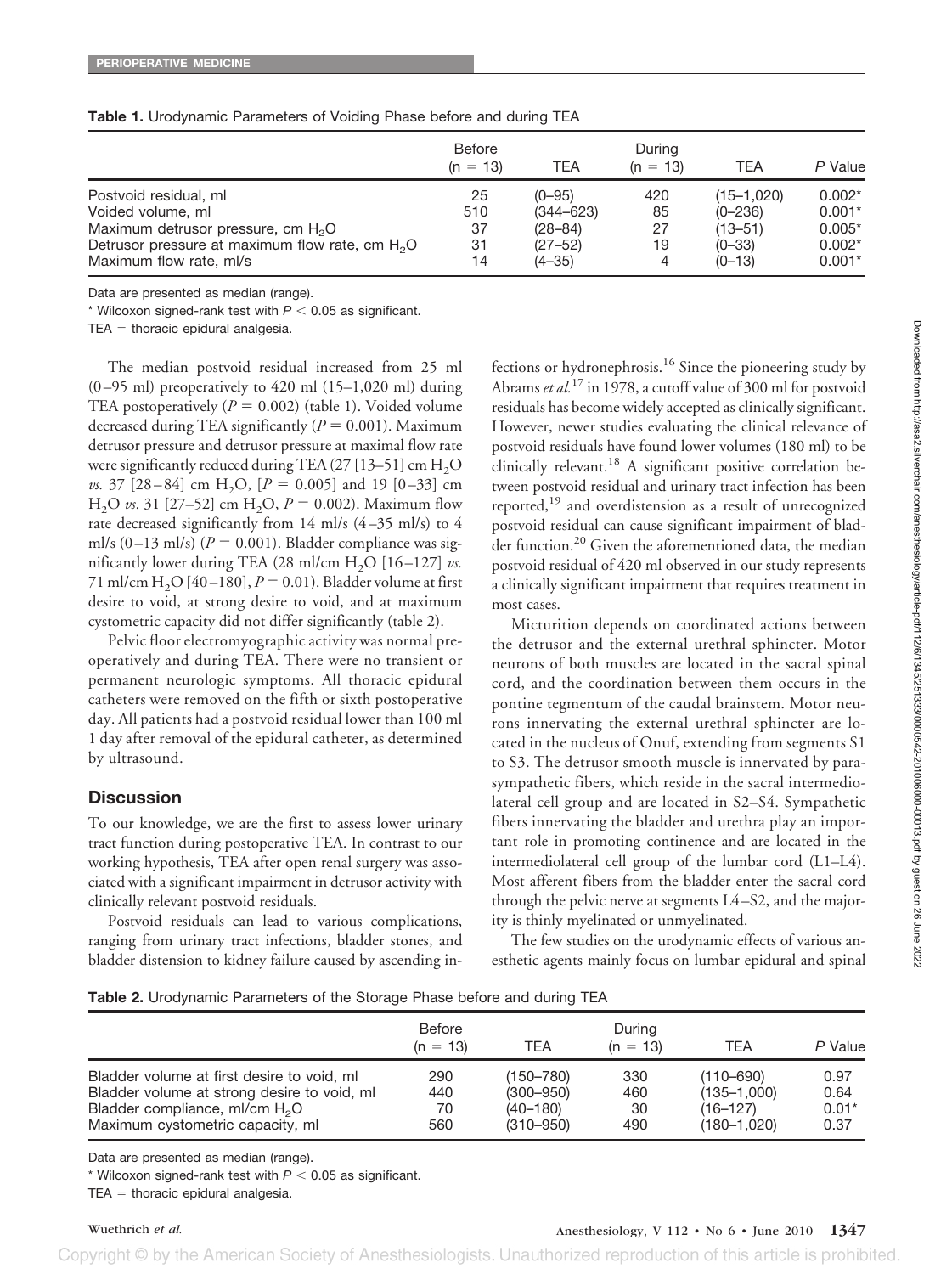anesthesia.7,8,21–25 During the influence of lumbar epidural analgesia, patients may not feel the urge to urinate, which can result in urinary retention and bladder overdistension. For example, the use of lumbar epidural analgesia for delivery has frequently been implicated as a causative factor for postpartum urinary retention.<sup>7</sup> Lumbar epidural and spinal morphine administration influence lower urinary tract function by direct spinal action on the sacral nociceptive neurons and autonomic fibers.<sup>26</sup> Long-acting local anesthetics such as bupivacaine administrated intrathecally rapidly block the micturition reflex. Detrusor contraction is restored approximately  $7-8$  h after spinal injection of bupivacaine.<sup>27</sup> Bladder catheterization is a common practice in patients with lumbar epidural or spinal anesthesia because of impaired bladder sensation and impaired voiding function.

It is not clear why blockade of the nerves at the thoracic level was associated with impaired voiding function. Thoracic segmental sympathetic blockade is accompanied by intact sympathetic activity in the intact T12-L1 level.<sup>28</sup> A potential increase in lumbar sympathetic reflex activity or postoperative stress-induced activation thereof may have influenced detrusor activity. Alternatively, possible lumbar spread of anesthesia and preferential susceptibility of small thinly myelinated fibers to the effect of local anesthesia compared with larger A $\alpha$  fibers conveying sensations could have resulted in selective autonomic involvement.<sup>29</sup> Bladder capacity was not influenced by TEA, and bladder sensation was evident in all patients at maximal bladder capacity, which may be attributed to intact sacral innervation. The limiting factor for voiding function during TEA seems to be the strength of detrusor contraction.

The site of action of epidurally administrated fentanyl remains controversial and probably depends on the mode of administration (bolus *vs.* infusion) and the level at which the epidural catheter is inserted. Most reports relate to lumbar epidural analgesia and were published more than 20 yr ago; data on the effect of fentanyl applied epidurally at the thoracic level are lacking.<sup>30,31</sup> Continuous epidural infusion of lipophilic opioids, such as fentanyl, leads to equal spinal and supraspinal analgesia because of drug redistribution to the brain.<sup>32,33</sup> Opioids applied intravenously inhibit detrusor function and stimulate urethral sphincter tonus, resulting in a hypocontractile bladder and urinary retention.<sup>34</sup> Conversely, addition of fentanyl to 0.2% ropivacaine for peripartum epidural analgesia did not increase the risk of urinary retention.<sup>35</sup>

Niemi and Breivik $11$  demonstrated that the serum concentration of fentanyl was halved by adding epinephrine to the bupivacaine and fentanyl concentrations used in the current study, resulting in a fentanyl serum concentration of 0.22 ng/ml. This concentration was lower than the mean minimum effective systemic analgesic concentration.<sup>12</sup> On the basis of these data, we find it unlikely that the dramatic impairment in voiding function was the result of systemic absorption of epidural fentanyl. Nevertheless, the effect of

low-dose epidural fentanyl on lower urinary tract function remains unclear and needs further investigation.

Similarly, the effect of epidurally applied epinephrine on lower urinary tract function is at present unknown. We find it unlikely that such low doses, administrated at the thoracic level, account for our findings. Another potential cause of voiding dysfunction is surgery. However, we are not aware of either clinical or pathophysiologic data that support a major role of open renal surgery on detrusor activity. The normalization of postvoid residuals after discontinuation of TEA suggests that TEA, rather than surgery, had a major influence on lower urinary tract function, but the before–after nature of our study does not allow a definite conclusion regarding this issue.

The current study has one main limitation: it cannot provide clear explanations for the observed changes in lower urinary tract function. However, it presents a novel and clinically relevant finding and may represent the basis to stimulate mechanistic research in this field. To explain the mechanisms that underlie voiding dysfunction during postoperative TEA, randomized controlled trials need to be performed.

In summary, TEA with segmental blockade T4 –T11 after open renal surgery was associated with impaired detrusor activity with significantly increased postvoid residuals, of which the majority were clinically relevant.

# **References**

- 1. Baldini G, Bagry H, Aprikian A, Carli F: Postoperative urinary retention: Anesthetic and perioperative considerations. ANESTHESIOLOGY 2009; 110:1139 –57
- 2. Fenton AS, Morey AF, Aviles R, Garcia CR: Anterior urethral strictures: Etiology and characteristics. Urology 2005; 65:1055– 8
- 3. Warren JW, Tenney JH, Hoopes JM, Muncie HL, Anthony WC: A prospective microbiologic study of bacteriuria in patients with chronic indwelling urethral catheters. J Infect Dis 1982; 146:719 –23
- 4. Basse L, Werner M, Kehlet H: Is urinary drainage necessary during continuous epidural analgesia after colonic resection? Reg Anesth Pain Med 2000; 25:498 –501
- 5. Benoist S, Panis Y, Denet C, Mauvais F, Mariani P, Valleur P: Optimal duration of urinary drainage after rectal resection: A randomized controlled trial. Surgery 1999; 125: 135– 41
- 6. Lee SJ, Hyung WJ, Koo BN, Lee JY, Jun NH, Kim SC, Kim JW, Liu J, Kim KJ: Laparoscopy-assisted subtotal gastrectomy under thoracic epidural-general anesthesia leading to the effects on postoperative micturition. Surg Endosc 2008; 22:724 –30
- 7. Weiniger CF, Wand S, Nadjari M, Elchalal U, Mankuta D, Ginosar Y, Matot I: Post-void residual volume in labor: A prospective study comparing parturients with and without epidural analgesia. Acta Anaesthesiol Scand 2006; 50:1297–303
- 8. Weissman A, Grisaru D, Shenhav M, Peyser RM, Jaffa AJ: Postpartum surveillance of urinary retention by ultrasonography: The effect of epidural analgesia. Ultrasound Obstet Gynecol 1995; 6:130 – 4
- 9. Madersbacher S, Pycha A, Klingler CH, Schatzl G, Marberger M: The International Prostate Symptom score in both sexes: A urodynamics-based comparison. Neurourol Urodyn 1999; 18:173– 82

# **1348** Anesthesiology, V 112 • No 6 • June 2010 Wuethrich *et al.*

Copyright © by the American Society of Anesthesiologists. Unauthorized reproduction of this article is prohibited.